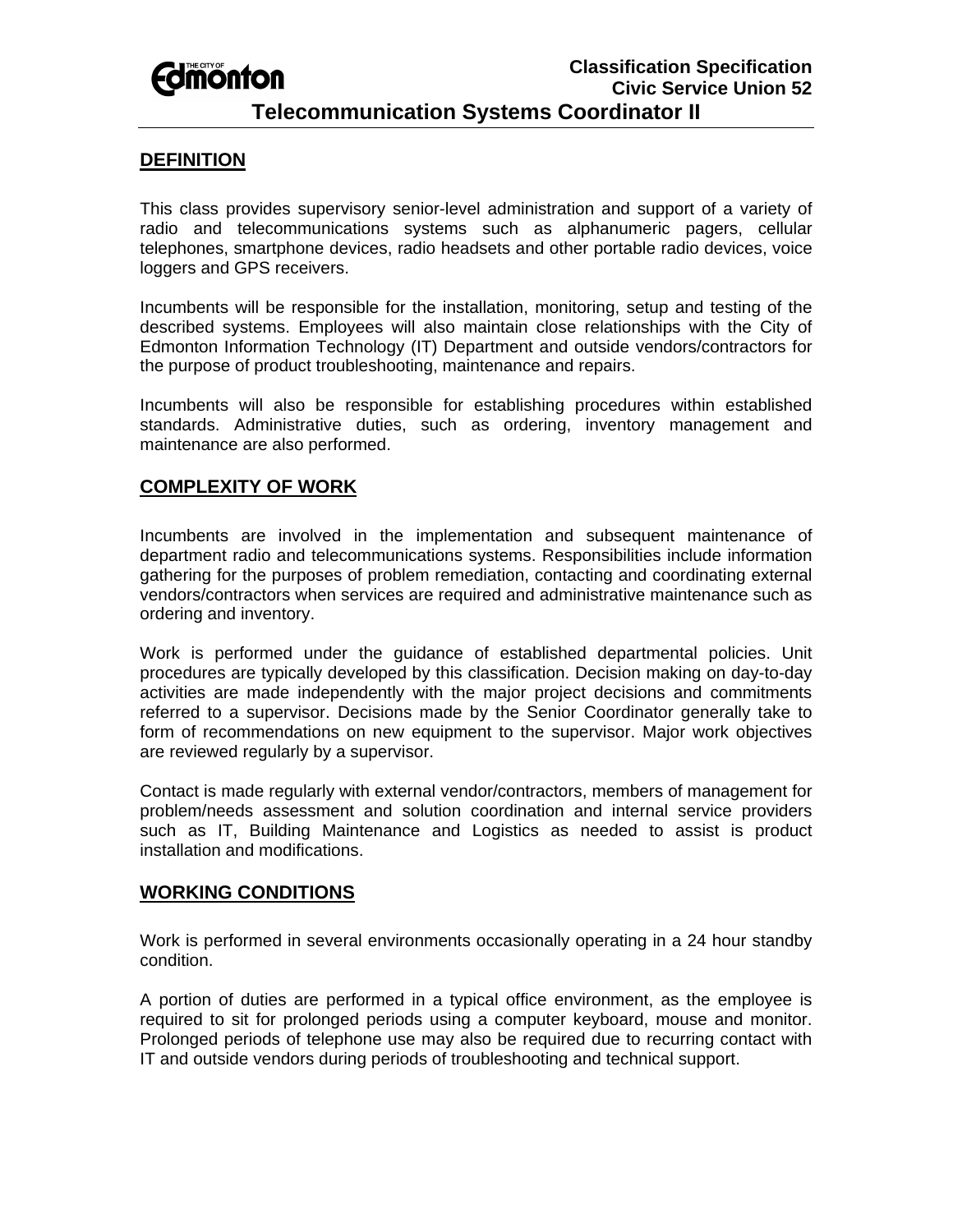#### **Classification Specification Fdmonton Civic Service Union 52 Telecommunication Systems Coordinator II Page 2**

Work is also performed in potentially high noise environments, such as server rooms, and heavy lifting may also be required. These environments would be encountered during the installation, testing and maintenance duties performed.

#### **SERIES SEPARATOR**

Work at this level is distinguished from the Telecommunication Systems Coordinator level by the broader scope of the work performed, the level of supervision exercised, the higher level and frequency of internal and external contacts and the nature of the work assigned.

### **TYPICAL DUTIES**

- Supervises and directs the work of subordinate positions.
- Installs, tests and monitors a variety of radio and telecommunications systems such as alphanumeric pagers, cellphones, smartphone devices, radio headsets and other portable radio devices, voice loggers and GPS receivers.
- Maintains radio and telecommunications systems in an optimum performance state.
- Performs required diagnostic tests of systems and equipment and implements remedial procedures if required.
- Provides information to City of Edmonton IT and external vendors for the purposes of troubleshooting, maintenance and repairs.
- Provides consultative advice and technical information to clients concerning the effective use and care of radio and telecommunications systems.

# **KNOWLEDGE, SKILLS AND ABILITIES**

- Ability to diagnose and resolve complex problems with a large variety of equipment or the ability to initiate proper remedial procedures to restore function as quickly as possible.
- Ability to provide advanced level technical guidance to clients including proper use and care of equipment.
- Ability to plan complex equipment installations.
- Ability to schedule and facilitate/coordinate administrative functions related to major projects.
- Knowledge of the technological relationship and interactions between supported systems.
- Knowledge of the organizational structure and priorities of the business area being supported.